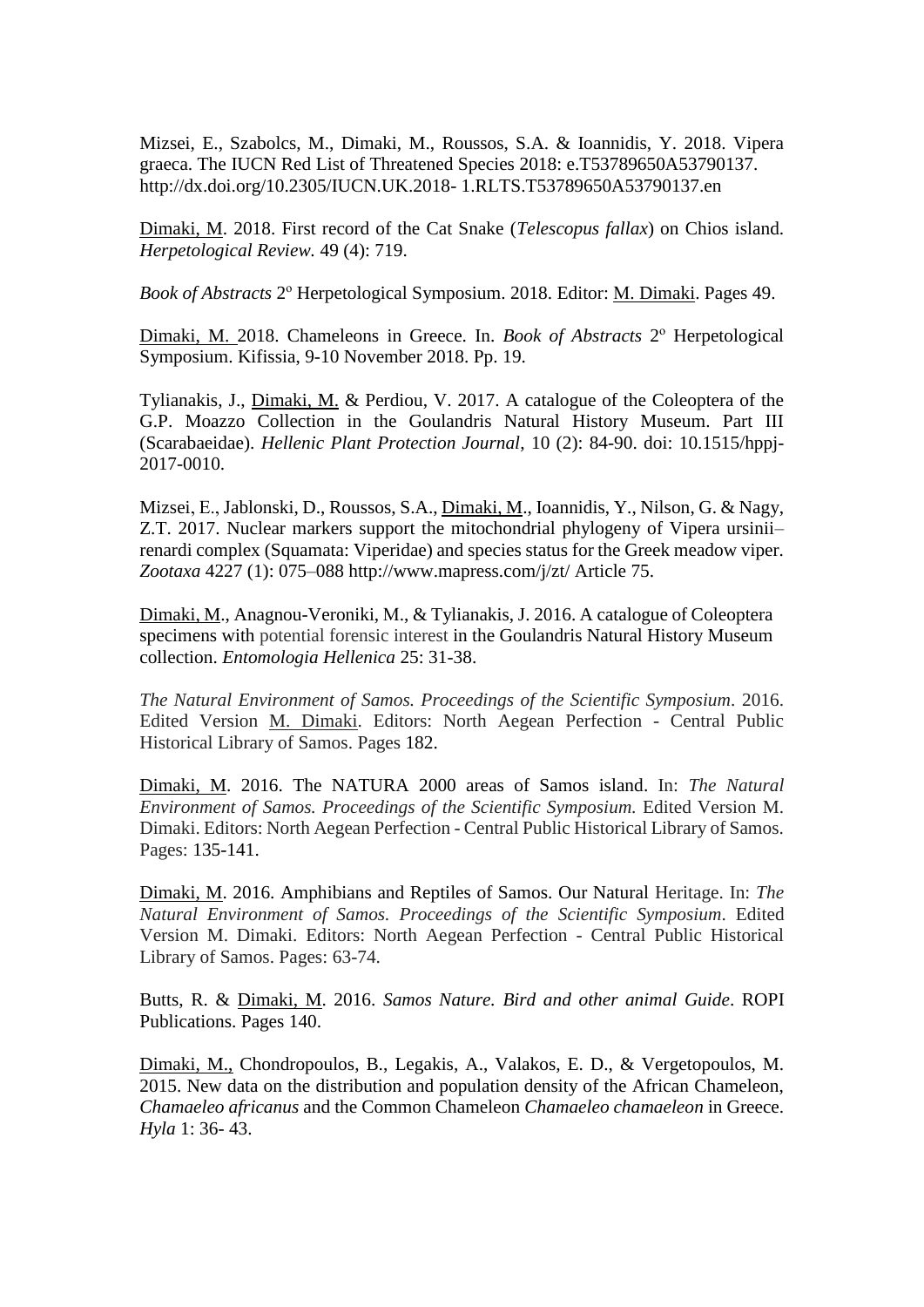*ICOM Code of Ethics for Natural History Museums*. Greek Translation. 2015**. Ed.**: ICOM Greece, P. Chrabanis. Proofreading: Τ. Chatzinikolaou, Τ. Albani, Β. Kalliodi with a cooperation with GNHM. Pages 11.

Speybroeck, J., Bohle, D., Razzetti, E., Dimaki, M., Kirchner, M.K. & Beukema, W. 2014. The distribution of the amphibians and reptiles of Samos Island (Greece). *Herpetozoa* 27 (1/2): 39-63.

Dimaki, M. & Alivizatos. H. 2014. Ringing studies of the Turtle Dove *Streptopelia turtur turtur* (Aves: Columbidae) during passage through Antikythera Island, southwestern Greece. *Journal of Natural History*. Manuscript ID: 830790. pp 9.

Alivizatos, H., Papadaki, A., Dimaki, M., Schogolev, I., Vlachaki, G., Sireri, S., Schogolev, E. & Schogolev S. 2011. Biometrics and seasonal changes in weight and fat deposition of Cetti's Warblers *Cettia cetti* in Central Greece. *Ringing & Migration*. 26: 74-76.

Dimaki, M., Alivizatos, H. 2011. Autumn migration of the Red-breasted Flycatcher *Ficedula parva* through Antikythira Island southwestern Greece. *Ringing & Migration*. 26: 71-73.

Dimaki, M., Lymberakis, P. & Maragou, P. 2010. Reptiles of Greece, threats, the Common Chameleon, the African Chameleon. In: Red Book of Threatened Animals of Greece. Greek Zoological Society. Pp. 180-189, 193.

Dimaki, M., Hundsdörfer, A.K, & Fritz, U. 2008. Eastern Mediterranean chameleons (*Chamaeleo chamaeleon*, *Ch. africanus*) are distinct. *Amphibia-Reptilia.* 29: 535-540.

Dimaki, M. 2008. Ecology and physiology of chameleons (*Chamaeleo* spp.) in Greece (PhD thesis) University of Athens, 202 pages.

The endemic lizards of the Peloponnesus. In: *Traveling in Greece, 40 natural paradises.* ROAD editions. 2008. Pages 311.

Dimaki, M. 2007. Herpetofauna in the area of the lakes Yliki and Paralimni and the Kifissos River in Boeotia, Greece. *Herpetozoa.* 19 (3/4): 179 - 181.

Andrén C., Nilson, G., Ioannidis, Y. & Dimaki, M. 2007. Conservation of a unique fauna on the Greek island of Milos. *Nordens Ark Annual Report*. Pages: 38-41.

Dimaki, M., Papazoglou, C. & Akriotis, T. 2006. Bird ringing in Antikythira island (s Greece). *The Ring*. 28 (1): 85-94.

Dimaki, M. & Tylianakis, J. 2006. A catalogue of the G.P. Moazzo collection in the Goulandris Natural History Museum. Part I. *Annales Musei Goulandris* 11: 281-287.

Tylianakis, J. & Dimaki, M. 2006. A catalogue of the Coleoptera of the G.P. Moazzo collection in the Goulandris Natural History Museum. Part IΙ *Annales Musei Goulandris* 11: 289-296.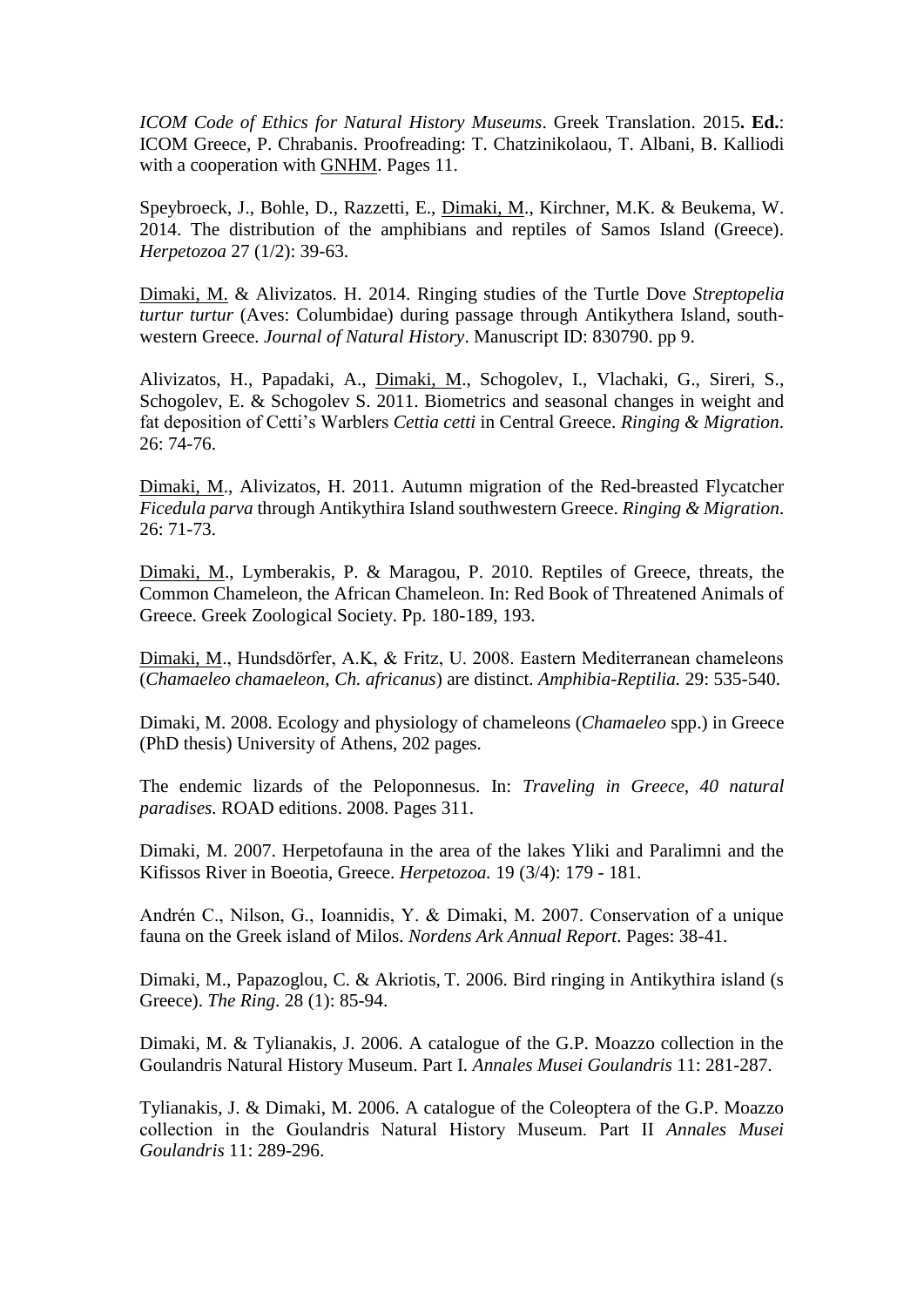Dimaki, M. 2006. The adventure of bird ringing in Antikythira, Greece. *Ionos* (in Greek) 26: 32-33.

Dimaki, M. Avifauna. 2005. Bird migration in Milos island, Greece. In: *The year report of the project "monitoring of natural environmental parameters in Western Milos.* Regional Development Agency of Cyclades S.A. pages 34-40.

Dimaki, M. 2004. First record of the Cat Snake (*Telescopus fallax*) on Lesvos island. *Herpetological Review.* 

Valakos, S.D. Dimaki, M. & Pafilis, P. 2004. *Natural history of Lesvos: Reptiles and Amphibians*. National and Kapodistrian University of Athens/Natural History Collection of Vrissas, Lesvos island. Pages 128 (in English and in Greek).

Dimaki, M. 2002. Herpetofauna of Rhodes and the rest of the Dodecanese. *Island of deer*. M. Masseti (Ed). City of Rhodes-Environment Organisation. Pages: 63-68.

Dimaki, M., Valakos, E. D., Legakis, A., Chondropoulos, B. & Bonetti, A. 2001. Preliminary results on the feeding ecology of the African Chameleon *Chamaeleo africanus* Laurenti, 1768 from the southwestern Peloponnese, Greece. *Herpetologia Candiana* Lymberakis, P., Valakos, E., Pafilis, P. & Mylonas M. (Eds) Pp: 57-63.

Dimaki, M. 2001. The European Chameleons. *Chameleon information Network* No 41: 11-13.

Dimaki M., Valakos E. D., Chondropoulos B. & Legakis A. 2000. Morphometric analysis of the African Chameleon *Chamaeleo africanus* Laurenti, 1768 from Southwestern Peloponnese, Greece. *Israel Journal of Zoology* 46 (3): 231-237.

Dimaki, M., Valakos, E.D. & Legakis, A. 2000. Variation in body temperatures of the African Chameleon *Chamaeleo africanus* Laurenti, 1768 and the Common Chameleon *Chamaeleo chamaeleon* (Linnaeus, 1758). *Belgian Journal of Zoology* 130 (Supplement 1): 87-91

Dimitropoulos, Α. & Dimaki, Μ. 2000. The fauna of Keramikos. *Heridanos, the river of the ancient city.* Ministry of Culture. Pages 44-52.

Dimaki M. & Legakis A. 1999. The reptile fauna of the Fourni Archipelago (Eastern Aegean, Greece). *Herpetozoa* 12 (3/4): 129-133.

Nilson, G., Andrén C., Ioannidis, Y. & Dimaki, M. 1999. Ecology and conservation of the Milos Viper *Macrovipera schweizeri* (Werner, 1935). *Amphibia-Reptilia* 20: 355- 375.

Dimaki, M. & Schogolev, I. 1999. The Cory's Shearwater *Calonectris diomedea* on the Strophades island complex (Ionian Sea, Greece)*. Newsletter, Hellenic Zoological Society* 31: 8-9. Athens, February 1999.

Dimaki, M. 1999. First record of the Fat or Edible Dormouse *Glis glis* (Linnaeus, 1766) from the Greek island of Andros. *Annales Musei Goulandris* 10: 181-183.